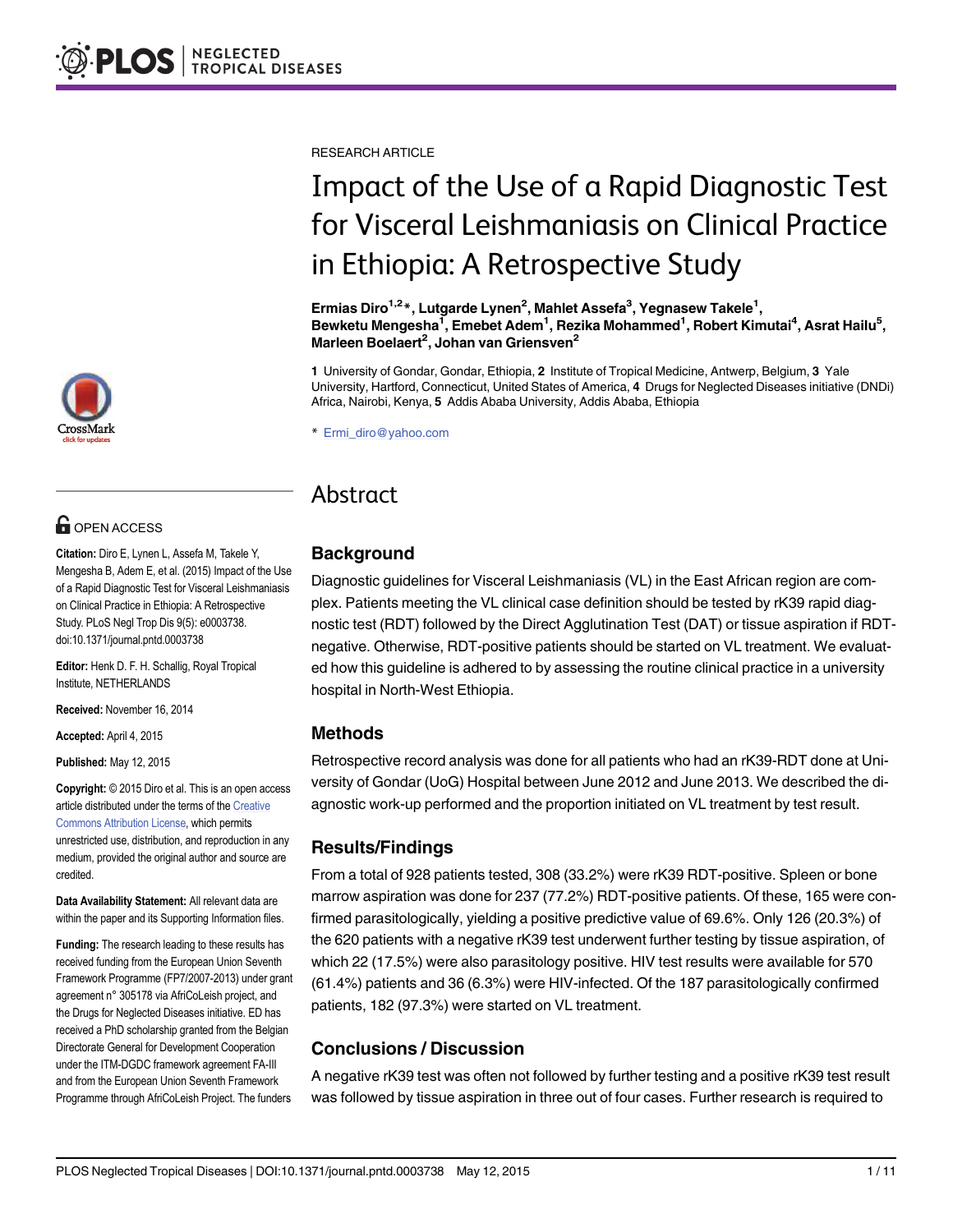<span id="page-1-0"></span>had no role in study design, data collection and analysis, decision to publish, or preparation of the manuscript.

Competing Interests: The authors have declared that no competing interests exist.

understand why the diagnostic work-up did not comply with the guidelines, including evaluating adherence to the VL clinical case definition and quality of rK39-RDT testing.

#### Author Summary

The introduction of RDTs is one of the major advancements in leishmaniasis control programs. While the variability in performance from one endemic region to the other is well recognized, the utilization of these RDTs in the routine clinical setting has not been evaluated to date. In this study, we showed that the RDT use in routine practice setting has large deviations from the guidelines. Clinical suspicion of VL should be based on the full criteria of case definition as is recommended in the guidelines and the presence of the criteria should be checked by clinicians before requesting the RDT. Not respecting these clinical criteria can lead to low pretest probability of the disease and eventually low positive predictive value of the test used. Additionally, introducing regular monitoring activities with training and quality assurance system for leishmania RDTs is very important.

## Introduction

Visceral leishmaniasis (VL) is a vector borne, fatal disease caused by the protozoan parasite Leishmania. While Leishmania donovani is the etiologic agent in the East-African and Indian regions where transmission is anthroponotic, L infantum is the agent in the Mediterranean and Latin-American endemic regions, where transmission is zoonotic. It is an obligate intracellular organism that targets the reticuloendothelial system. The infection may initially remain dormant, manifesting in the presence of depressed cell mediated immunity at a later time. VL typically manifests with prolonged fever, weight loss, organomegaly and anemia [\[1\]](#page-9-0).

Next to Sudan and South Sudan, Ethiopia has the highest VL burden in East-Africa. Moreover, North-West Ethiopia has the highest HIV co-infection rate in VL patients in the world, reaching up to 30–40% of those affected by VL  $[2,3]$  $[2,3]$ . Early diagnosis and treatment is one of the pillars of VL control. With regard to VL diagnostics, significant progress has been made over the last decade [\[4\]](#page-9-0). Rapid diagnostic tests (RDT) have been developed, most notably the rK39 RDT, which is cheap and easy to perform. While the diagnostic performance of this test was found to be consistently high in the Indian sub-continent, its sensitivity was suboptimal in the East-African region  $[5-19]$  $[5-19]$  $[5-19]$ . However, the RDTs have their well-known limitations, as they can also be positive in asymptomatically infected persons and in previously treated cases. Because antileishmanial antibodies wane only slowly after treatment, the rK39 RDT remains positive for several months to years after treatment, making the test useless to diagnose VL relapse in a patient who presents again with fever after an initial cure.

According to the current World Health Organization (WHO) and Ethiopian guidelines, in endemic areas clinically suspected patients (fever  $> 2$  weeks, splenomegaly and weight loss) without history of VL should undergo testing with rK39 RDT. If positive, they should be treated for VL [\[20,21\]](#page-10-0). Indeed, the probability of VL in those who fulfill the clinical case definition and are rK39 positive was generally found to be high (a positive predictive value (PPV) > 90% at referral centers) [\[17\]](#page-9-0). However, in areas where the sensitivity of rK39 is less than 90% like in East-Africa [\[5](#page-9-0)], a negative test result should be followed by another test. This can be the direct agglutination test (DAT) or parasitological evaluation on tissue samples (WHO TRS 2010) [\[21](#page-10-0)]. The negative predictive value (NPV) of the rK39 test in east Africa was found to be 81%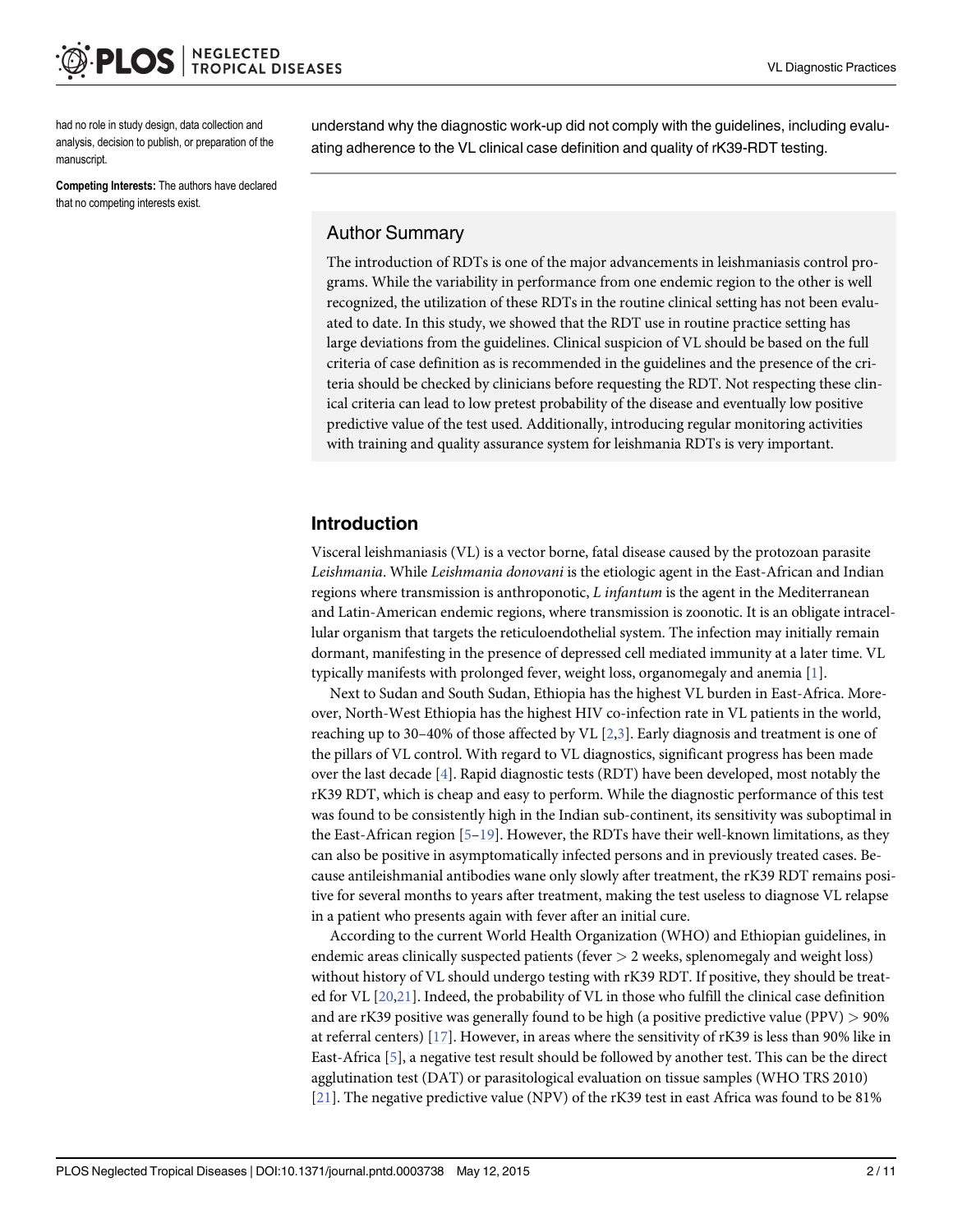<span id="page-2-0"></span>as compared to 95% in the Indian sub-continent  $[17]$  $[17]$  $[17]$ . The VL and the HIV guidelines also specify that all VL suspects should be tested for HIV since it affects the indicated diagnostic work-up and treatment [\[20,22\]](#page-10-0).

The evidence-base of these diagnostic algorithms builds on several well-conducted high quality studies [[23](#page-10-0)–[25](#page-10-0)] that have led to national and international guidelines [\[20,21\]](#page-10-0). There is, however, surprisingly limited data on how these tests and algorithms are actually used in routine clinical practice settings. For instance, not adhering to the VL case definition could influence the overall performance of the algorithms. Second, quality assurance can be challenging in resource poor and remote VL endemic regions, with no guarantee of the quality of the RDTs circulating within national programs and their performance.

We performed a retrospective assessment on how the RDTs are used in clinical practice in a teaching hospital in Ethiopia. We used routinely collected data to assess the rK39 RDT utilization practices and alignment with recommendations in the guidelines. Amongst all individuals referred for rK39 testing in a VL research and treatment center in North-West Ethiopia, we describe the diagnostic work-up performed in relation to the actual rK39 RDT test result (and other key clinical factors), the proportion tested for HIV and the proportion initiated on VL treatment.

# Methods

#### Ethics statement

Ethical clearance for the retrospective analysis of the routinely collected data was obtained from the UoG Institutional Review Board. The data was collected and handled maintaining the confidentiality of the subjects without including their names.

# Study setting

The Leishmaniasis Research and Treatment Center (LRTC) was founded in 2005 and is situated on the premises of the University of Gondar (UoG) Hospital in North-West Ethiopia. It is part of the Leishmaniasis East Africa Platform (LEAP), an international clinical research network that includes investigators from Sudan, Kenya and Uganda. LEAP conducts collaborative clinical trials aimed at improving the management of leishmaniasis patients in the region. Good Clinical Practice and Good Clinical Laboratory Practice compliant clinical trials have been conducted at the LRTC center since 2005 with the support of the Drugs for Neglected Diseases initiative (DNDi).

In addition to the clinical trials, the center also provides free diagnostic and treatment services for all types of Leishmania patients coming to the UoG Hospital. Patients may directly come to the center or they may be referred to the center either from the different units of the hospital (medical outpatient service, emergency unit and medical wards) or from other health institutions (health centers and district hospitals) in the catchment area.

The center has its own laboratory where most of the necessary investigations for Leishmania diagnosis and follow up are conducted. These include complete blood count, rK39 RDT, blood chemistry and microscopy of tissue aspirations. The rK39 RDT is done only in the laboratory of the center, and not in any of the other laboratories in the hospital. However, requests can be made from any of the departments and units in the hospital. There is no standardized rK39 RDT test request form; hand-written requests are made using different lab request formats. The main hospital of UoG has a general clinical laboratory, an HIV care/ART laboratory, an emergency services laboratory and a teaching and training laboratory.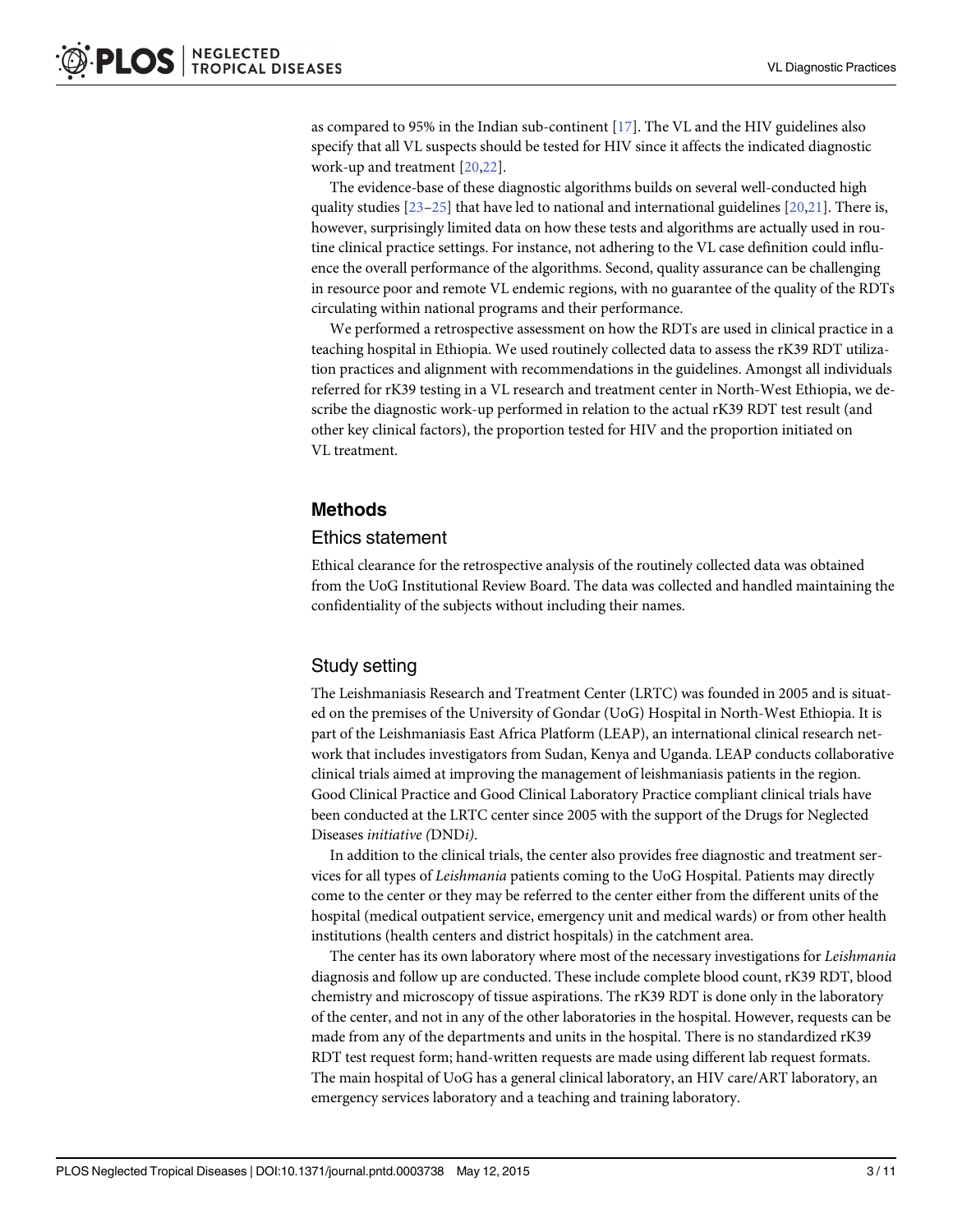# VL diagnostic work-up and patient flow

Patients suspected of VL are evaluated at the different units of the hospital (outpatient departments, emergency unit, medical and pediatric wards) and referred to the LRTC for the necessary procedures and laboratory tests related to leishmaniasis. Quite a number of patients present directly to the LRTC. Unless there is a history of previous VL (relapse), rK39-RDT testing (DiaMed-ITLEISH-Bio-Rad Laboratories) will be the initial diagnostic test, with additional testing according to the RDT result and clinical evaluation. The white cell count, hemoglobin and platelet counts are systematically done, HIV testing and counseling is offered to all as part of provider initiated testing and counseling (PITC). Some of the patients may be referred to the center after some or all of the laboratory work up is done while others undergo the clinical evaluation and all laboratory tests at the center. After the results of the rK39 tests are collected from the LRTC laboratory, physicians requesting the test from the different departments and units will make their decisions concerning the patients. This may be followed by further workup for other diseases or linking to the LRTC for further confirmation of VL or VL treatment. The final treatment decision for VL is made by LRTC physicians.

The confirmatory test used for VL diagnosis is tissue aspiration either from the spleen or bone marrow. While the spleen is the primary choice for its better yield, bone marrow aspiration will be done in case of increased bleeding tendency, small or non-palpable spleen, presence of ascites or pregnancy. Giemsa stained smears are examined under high power oil immersion microscopy and parasite load grading performed according to the WHO guidelines [\[21\]](#page-10-0).

All VL cases are admitted for treatment, mostly to the LRTC, while non-VL patients will be referred to the other units of the hospital for their respective medical condition. Occasionally, often on patient request, VL patients may be referred to other VL treatment centers. Anti-leishmanial drugs are dispensed from the research center pharmacy to patients admitted to the center as well as to the other wards of the hospital.

# Study design and population

We conducted a retrospective record analysis of routinely collected data including all patients who had an rK39-RDT done at the laboratory of the LRTC of UoG hospital for suspicion of primary VL between June 2012 and June 2013.

# Data sources, collection and analysis

Data were sourced from different registers of LRTC. This included the laboratory register, in which all individuals undergoing rK39 testing were entered and all laboratory tests were recorded; the ward patient registration book, recording all cases evaluated at the center; and the pharmacy dispensing log. Additional data was collected from the hospital laboratory register to complete the missing data for patients referred to the center after some investigations (hematology and HIV tests) at the hospital laboratory.

A standard format was prepared to collect the following information on all individuals that were tested with the rK39 test: rk39 test result, age, sex, full blood count result, tissue aspiration site and result, HIV status and treatment decision for VL. Data were entered into an excel spread sheet and transferred to STATA 12 for analysis. PPV and NPV of the rK39 RDT were calculated comparing with the tissue aspiration results.

#### **Results**

Between June 2012 and June 2013, a total of 928 rK39 RDT tests were performed for clinical suspicion of VL. Most patients tested were male (89.2%), with a median age of 25 years (IQR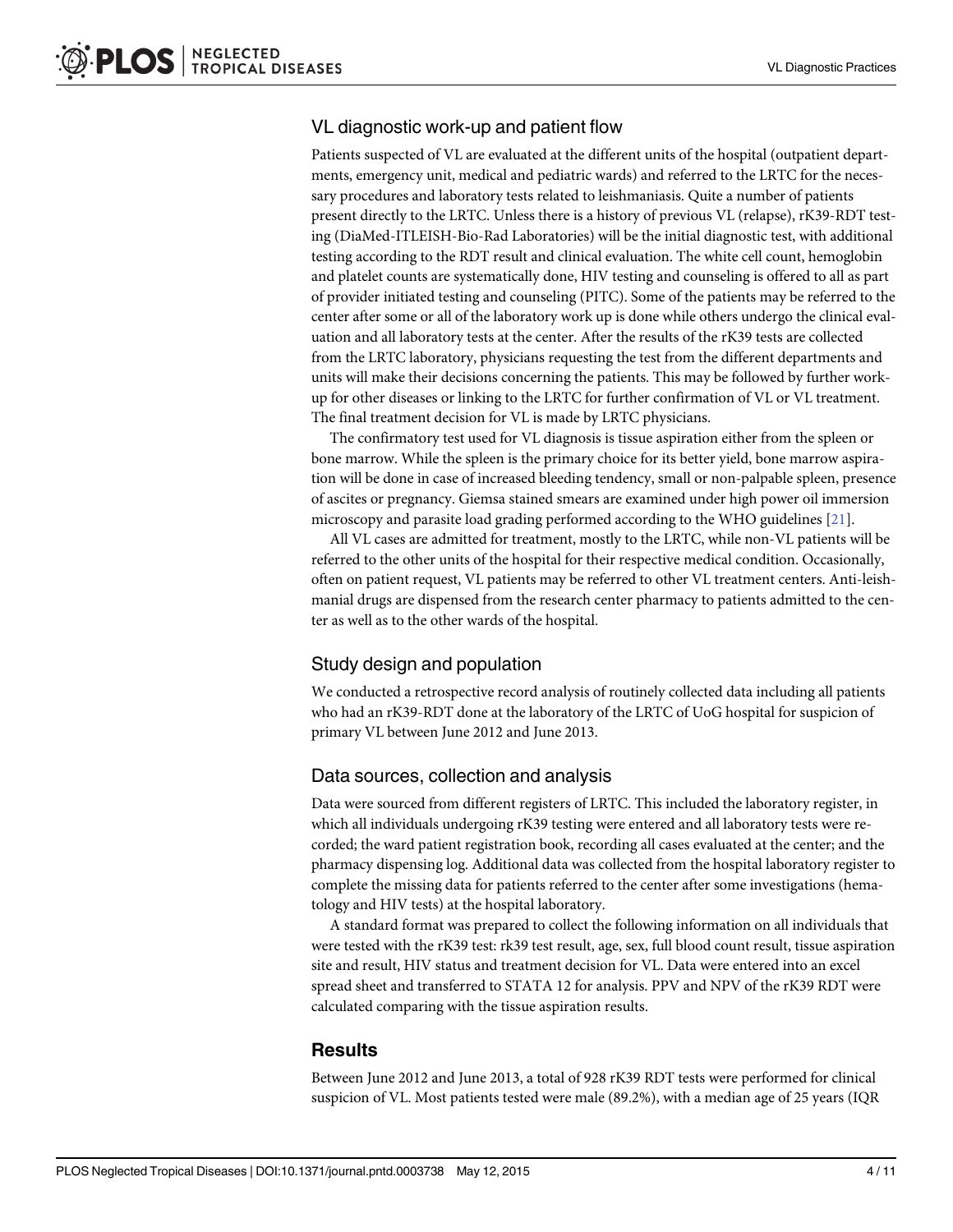| Variable                                 | rK39 positive<br>n (%) | rK39 negative<br>n (%) | <b>Total</b><br>n (%) |
|------------------------------------------|------------------------|------------------------|-----------------------|
| Total                                    | 308 (33.2)             | 620 (66.8)             | 928 (100)             |
| Age in years (median, IQR) ( $n = 912$ ) | 24 (20-28)             | 25 (20-32)             | 25 (20-30)            |
| Proportion of children (<15 years)       | 14 (4.6%)              | 40 (6.6%)              | 54 (5.9)              |
| Male sex ( $n = 926$ )                   | 298 (97.1)             | 528 (85.3)             | 826 (89.2)            |
| <b>WBC count</b>                         |                        |                        |                       |
| > 4500                                   | 38 (12.3)              | 180 (29.0)             | 218 (23.5)            |
| 3000-4500                                | 29(9.4)                | 121 (19.5)             | 150 (16.2)            |
| 1500-3000                                | 101 (32.8)             | 95 (15.3)              | 196 (21.1)            |
| < 1500                                   | 81 (26.3)              | 30(4.8)                | 111 (12.0)            |
| Missing                                  | 59 (19.2)              | 194 (31.3)             | 253 (27.3)            |
| Hemoglobin                               |                        |                        |                       |
| $> 11$ g/dL                              | 37(12.0)               | 138 (22.3)             | 175 (18.9)            |
| 7-11 g/dL                                | 131 (42.5)             | 134 (21.6)             | 265 (28.6)            |
| $<$ 7 g/dL                               | 83 (26.9)              | 153 (24.7)             | 236 (25.4)            |
| Missing                                  | 57 (18.5)              | 195 (31.5)             | 252 (27.2)            |
| <b>Platelets</b>                         |                        |                        |                       |
| >150,000                                 | 41 (13.3)              | 126 (20.3)             | 167 (18.0)            |
| 50,000-150,000                           | 124 (40.3)             | 201 (32.4)             | 325 (35.0)            |
| < 50,000                                 | 82 (26.6)              | 97 (15.6)              | 179 (19.3)            |
| Missing                                  | 61 (19.8)              | 196 (31.6)             | 257 (27.7)            |
| <b>Blood result</b>                      |                        |                        |                       |
| Normal                                   | 12(3.9)                | 62 (10.0)              | 74 (7.9)              |
| Monocytopenia                            | 19(6.2)                | 79 (12.7)              | 98 (10.6)             |
| Bicytopenia                              | 42 (13.6)              | 100(16.1)              | 142 (15.3)            |
| Pancytopenia                             | 172 (55.8)             | 183 (29.5)             | 355 (38.3)            |
| Missing                                  | 63 (20.5)              | 196 (31.6)             | 259 (27.9)            |

<span id="page-4-0"></span>Table 1. Demographic and hematological profile of patients undergoing rK39 RDT testing for visceral leishmaniasis, Gondar, Ethiopia, 2012–2013.

IQR: interquartile range; RDT: rapid diagnostic test; WBC: white blood cells

doi:10.1371/journal.pntd.0003738.t001

20–30). No data were available on the proportion of those 928 complying with the clinical case definition, because this was not routinely recorded. Out of 668 with a complete peripheral blood count result, 74 (11.1%) had a normal profile; 354 (53%) pancytopenia; 142 (21.3%) bicytopenia and 98 (14.7%) monocytopenia (Table 1). Leukopenia (white blood cell count <4500/ μl) was found in 67.7% (457/675), anemia (hemoglobin <11g/dl) in 74.1% (501/676) and thrombocytopenia (platelet count < 150,000/μl) in 75.1% (503/670). In total, 308 (33.2%) had a positive rK39 RDT test result. Hematological abnormalities were more common in individuals testing rK39 positive (Table 1).

Of the 308 rK39-positive individuals, 237 (77.2%) underwent tissue aspiration (139 from bone marrow and 225 from spleen), yielding a positive result in 165 (69.6%) (PPV 72.6% from bone marrow and 67.1% from spleen). There were 71 (32.8%) rK39-positive patients who did not undergo a tissue aspiration. Of the 620 individuals with a negative rK39 test result, 126 (20.3%) underwent tissue aspiration, which was positive in 22 (17.5%) ( $Fig 1$  and [Table 2](#page-6-0)). As many of the patients were referred for the test from different units outside of the LRTC, the subsequent diagnostic efforts made and (non-VL) treatments prescribed were not known for most of these patients from the available LRTC registers used.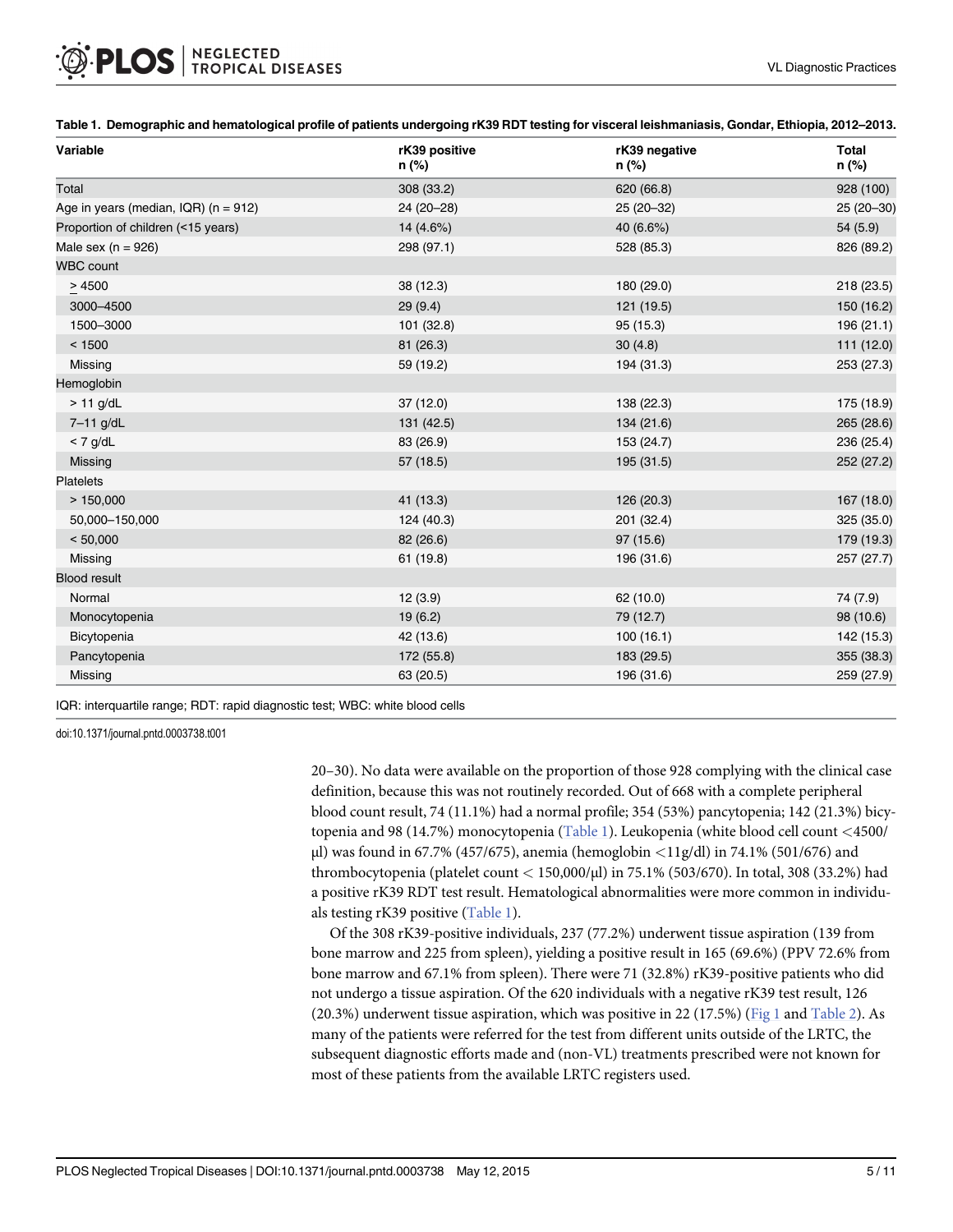<span id="page-5-0"></span>

[Fig 1. F](#page-4-0)low diagram showing the diagnostic work-up of patients with suspected visceral leishmaniasis at the Leishmaniasis Research and Treatment Center, University of Gondar, Northwest Ethiopia.

doi:10.1371/journal.pntd.0003738.g001

HIV test results were documented for 570 of the patients and 36 (6.3%) were HIV positive. The rK39-RDT was positive in 15 (41.7%) of the HIV positive patients, and 168 (31.5%) of the HIV negative group. Overall, 57.5% of the rK39-positive cases received VL treatment. Of the rK39 negative cases, 4.4% received VL treatment. There were a total of five parasitologicallyconfirmed cases that did not receive VL treatment at the LRTC. Three patients were referred to other treatment centers in the region; two patients disappeared after VL diagnosis.

#### **Discussion**

RDTs have enabled an easy diagnosis of several diseases and have allowed to scale up treatment and control programs. However, there are concerns related to the high volume of tests used, the interpretation of results and quality assurance in the routine setting. This is one of the first studies evaluating VL testing practices by RDT in a routine clinical setting. While HIV test results and the subsequent actions for the rK39 negative patients were not available for a substantial proportion of individuals, linkage of the parasitologically confirmed VL cases to their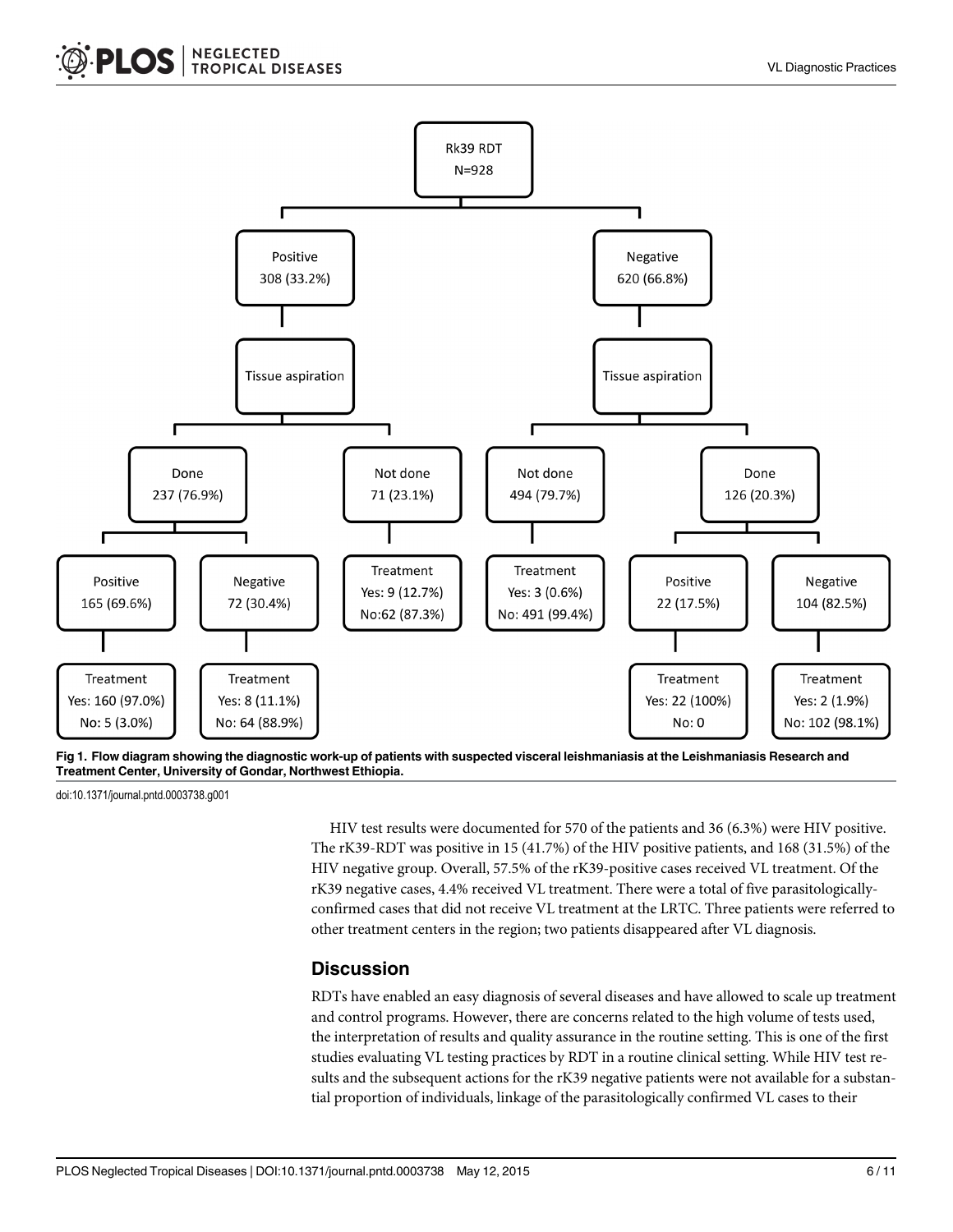| Variable                     | rK39 positive | rK39 negative |
|------------------------------|---------------|---------------|
| Total                        | 308 (33.2%)   | 620 (66.8%)   |
| Tissue aspiration done*      | 237 (76.9%)   | 126 (20.3%)   |
| Bone marrow                  | 95 (40.1%)    | 44 (34.9%)    |
| Spleen                       | 143 (60.3%)   | 82 (65.1%)    |
| Positive result              | 165 (69.6%)   | 22 (17.5%)    |
| Parasitology positive result | 165 (69.6%)   | 22 (17.5%)    |
| Spleen positive**            | 96 (67.1%)    | 14 (17.1%)    |
| Bone marrow positive**       | 69 (72.6%)    | 8(18.2%)      |
| HIV testing recorded         | 183 (59.4%)   | 388 (62.6%)   |
| <b>HIV</b> positive          | 15 (8.2%)     | 21(5.4%)      |
| Missing                      | 125 (40.6%)   | 232 (37.4%)   |
| <b>VL</b> treatment          |               |               |
| Treatment prescribed         | 177 (57.5%)   | 27 (4.4%)     |

<span id="page-6-0"></span>[Table 2.](#page-4-0) Tissue aspiration, HIV test results and treatment information of visceral leishmaniasis suspects, according to rK39 tests result, Gondar, Ethiopia, 2012–2013.

\* one patient had a bone marrow and a spleen aspirate

\*\* percentages are calculated out of those who underwent the procedure

doi:10.1371/journal.pntd.0003738.t002

treatment was good. The most striking finding was that the diagnostic work-up did not comply with the national guidelines  $[20]$ : a negative rK39 test was most of the time not followed by a second test for leishmanasis. On the other hand, a positive rK39 test result was followed by tissue aspiration in three out of four cases. The need for a parasitologically confirmed diagnosis in clinical trial protocols implemented at this clinical research center may partly explain the latter, but not the first scenario.

Recent data indicate a sensitivity of 87.2% (82.5–90.8%) and specificity of 96.4% (93.3– 98.1%) of rK39 RDT testing (DiaMed-ITLEISH-Bio-Rad Laboratories) in East-Africa [[19](#page-10-0)]. However, this was a case-control study where a negative DAT-result was used to define the negative controls; and the sensitivity and specificity may hence be overestimated. A recent Cochrane review estimated the pooled sensitivity of the rK39-RDT at 85% (95% CI 75 to 93%) and the pooled specificity at 91% (95% CI 80 to 97%) for the East African region (18). In most reported diagnostic studies from the region the prevalence of VL (pre-test probability) among clinical suspects was relatively high, ranging between 40 and 70% [[17](#page-9-0)[,25,26\]](#page-10-0). Consequently, the probability of VL in those testing positive in the rK39 test (the post-test probability of VL or the PPV) was typically above 90–95%  $[18]$ . In this regard, the probability of VL of 69.6% in those with a positive rK39 test found in this study was much lower than expected. Even if we would consider all the 71 rK39-positive patients that had not undergone tissue aspiration as true VL cases, the positive predictive value would still only be 76.6%.

Providing clear-cut answers as to why diagnostic practices in this hospital differed so much from recommendations on the guidelines will require additional research, and the same issues should address at other levels of the health system. However, we would like to present the following considerations—either related to the study population undergoing rK39 testing, or related to the rK39 test performance—that could potentially explain the findings, and which could be operating in parallel.

First, the VL diagnostic algorithm stipulates that testing should only be performed in individuals meeting the VL case definition [\[20\]](#page-10-0). More lenient testing practices (i.e. not strictly adhering to the VL case definition) would lead to a drop in VL pre-test probabilities and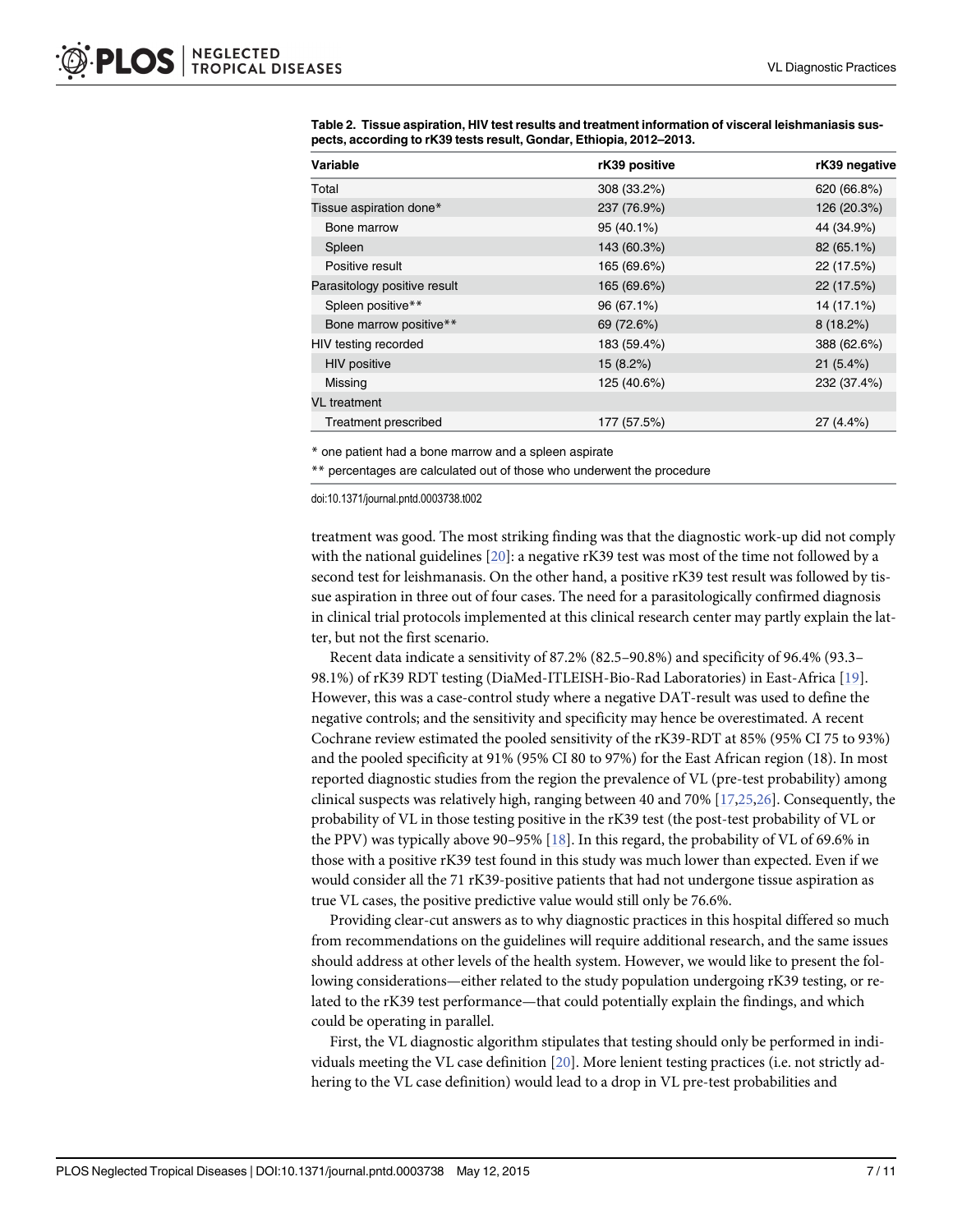<span id="page-7-0"></span>automatically also in post-test probabilities. It could also be that some patients with a repeat episode of fever after successful VL treatment might have been included in our series, which would reduce test specificity. Especially in a teaching hospital setting where rK39 testing can be requested from many different services and department, and by different types of health care providers, it is difficult to control strict adherence to the recommended indications for testing.

Due to the lack of a standardized laboratory request form for the rK39 test, (that should include essential clinical information), it is difficult to ascertain if the subjects tested with the rK39 really qualified or not in this retrospective analysis. All subjects to whom rK39 test is requested do not undergo reassessment at LRTC and subsequent linkage of the rK39 negative patients to the center is low. The test performance also depends on the characteristics of the population being tested and the spectrum and severity of underlying conditions [[19,27](#page-10-0)]. The patient population in our study differed from those included in diagnostic accuracy study settings, especially in the sense that we hypothesize that the VL clinical case definition was not strictly applied.

A lower prevalence of VL in the population undergoing rK39 testing would automatically result in higher negative predictive values in those testing rK39 negative, possibly leading physicians to abstain from doing a follow-up test as per VL guidelines. However, this assumption cannot be verified and requires further study. A declining incidence of VL within Ethiopia may be an alternative explanation for a possibly lower pretest probability of VL, but there are so far no such indications at the national and regional level. Based on the monthly reports at the LRTC, the VL case load in the hospital has been stable over the last five years. The pattern of disease in the referral hospital setting may be another factor to consider. The region is also endemic for malaria, schistosomiasis, chronic viral hepatitis that mimic VL in their clinical presentation. Given the variety of complex and difficult to diagnose cases and atypical clinical manifestations seen at this health care level, physicians may request more tests to get additional laboratory diagnostic clues. The effect of HIV—affecting rK39 RDT test performance—could not be clearly assessed in our study, due to the small sample size and missing data on HIV status.

Besides less strict selection of the patients undergoing testing in routine clinical practice as compared to study settings, there might also be issues with the diagnostic performance of the tests used or with the test execution  $[27]$  $[27]$  $[27]$ . In many resource limited VL endemic regions, there is a lack of proper quality control and assurance systems covering all stages from evaluation of test performance, procurement to transportation and storage of the test kits used. While differences in performance between different brands have been well-documented, lot-to-lot variations could occur as well. Finally, national systems for training and supervision of rK39 test execution are non–existent.

We are aware that many alternative explanations or contributing factors might exist for the negative tissue aspirations in rK39-positive individuals, requiring further attention. For instance, the context of scarcity of drugs might encourage physicians to obtain a higher diagnostic certainty before starting VL treatment. Although only very few of the patients included in this study were actually enrolled in an ongoing clinical study, routine clinical practice in our center for patients directly presenting at the LRTC might still be influenced by the fact of being a clinical trial site. The tissue aspiration practices cannot be attributed to secondary financial gain by the clinic or the lab as these services are done for free. Finally, the suboptimal sensitivity of tissue aspiration might have contributed to the low PPV found in this study. Although substantial proportions (40%) of the aspirates were from bone marrow punctures, the diagnostic yield of spleen and bone marrow aspiration was comparable in this study. Last but not least, we should also verify a possible quality issue with parasitology readings at LRTC, as no test can ever be considered error-proof.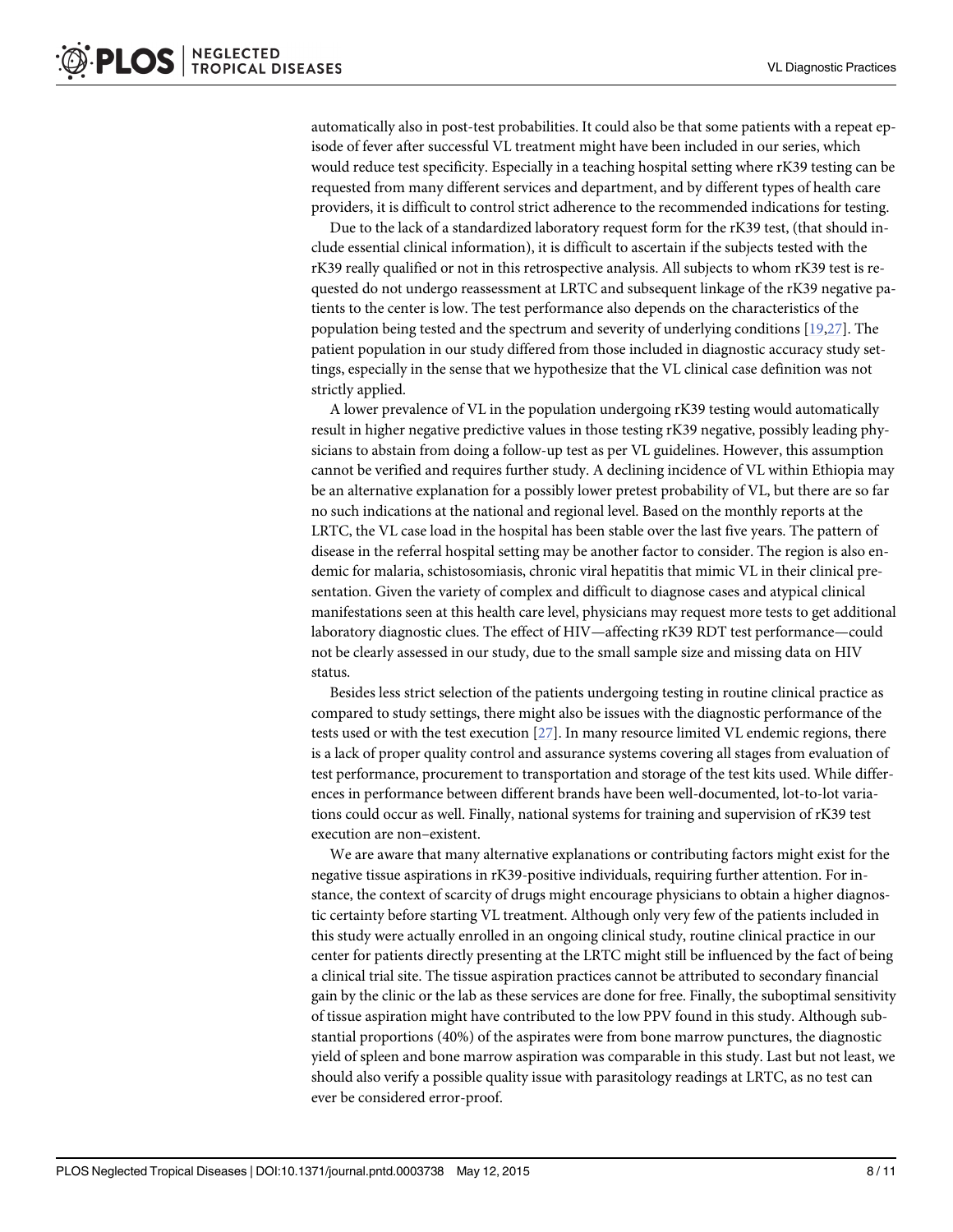Importantly, the findings in our study do not necessarily reflect the reality at primary health care setting where midlevel health workers practice. At health center level tissue aspiration is not done and there is no other test available for further work-up. There are also limited supplies of diagnostics and medicine.

Pending further research, the following recommendations emerge from our study. First, adherence to the VL case definition during request for Leishmania tests should be assessed and enhanced [[20](#page-10-0),[21](#page-10-0)]. Continuing medical education and supervision is indicated for health care professionals at all levels and hospital services to ensure a strict adherence to the VL case definition when using this RDT as a basis for a therapeutic decision. The design of a request form for rk39 RDT with tick boxes for the different components of the case definition could also be useful.

Second, quality assurance systems should be put in place that guarantee the quality of the diagnostic devices delivered at the health care facility, and the quality of the test execution and interpretation. Experiences of quality control and quality assurance systems designed for other diseases such as malaria can be adapted for leishmaniasis as well  $[19,27]$  $[19,27]$  $[19,27]$ , and those should include all tests, RDT as well as microscopy.

Finally, national VL programs should establish data collection tools, allowing regular monitoring of testing practices and linkage to treatment, including treatment outcome monitoring. Such tools could function as an additional safety-check allowing the rapid identification of poorly performing RDTs. This is particularly important in settings where national VL control programs are still relatively weak and dependent on external actors for funding and/or delivery of tests. Moreover, there are now many different brands of rK39 RDT tests being marketed [\[19](#page-10-0)], as well as new RDTs based on different antigens (rK26, rK28). Not all of these have been appropriately evaluated in field settings or specific geographical regions.

In one of the major teaching hospitals in North-West Ethiopia, the diagnostic practices in VL do not fully comply with the national recommendations [\[20,21\]](#page-10-0) in that a second leishmania test is not done for most of the rK39 negative suspects. The national treatment guidelines have a provision for a second test where rK39 tests are negative in highly suspected patients. Unfortunately a second test that can be deployed in the treatment centers is hard to find, as the DAT is costly and hard to deploy for routine testing. In addition, a positive rK39 test was followed by tissue aspiration in the majority of cases; and among those undergoing this procedure, three in ten were found to be parasite negative. This high rate of negativity by parasitology among rK39 positives can partly be explained by a false positive rK39 as well as by the inherent problems of microscopy. Further research is required to understand whether our findings in this reference center are generalizable to other levels of the health services. Besides evaluations of adherence to the VL case definition to guide rK39 testing, quality control measures for the rK39-RDT as well as parasitology should be established to ensure that VL diagnosis is carried out to the best interest of the patients. Availability of quality-assured rK39 for use in the national program and correct use and execution at the point of care are issues that deserve due attention.

#### Acknowledgments

We acknowledge Amhara regional health bureau, WHO Ethiopia regional office, MSF Holland and DNDi for the continuous supply of rK39 RDT kits. We are also grateful to all staff members of the Leishmaniasis Research and Treatment Center who have tirelessly looked after patients.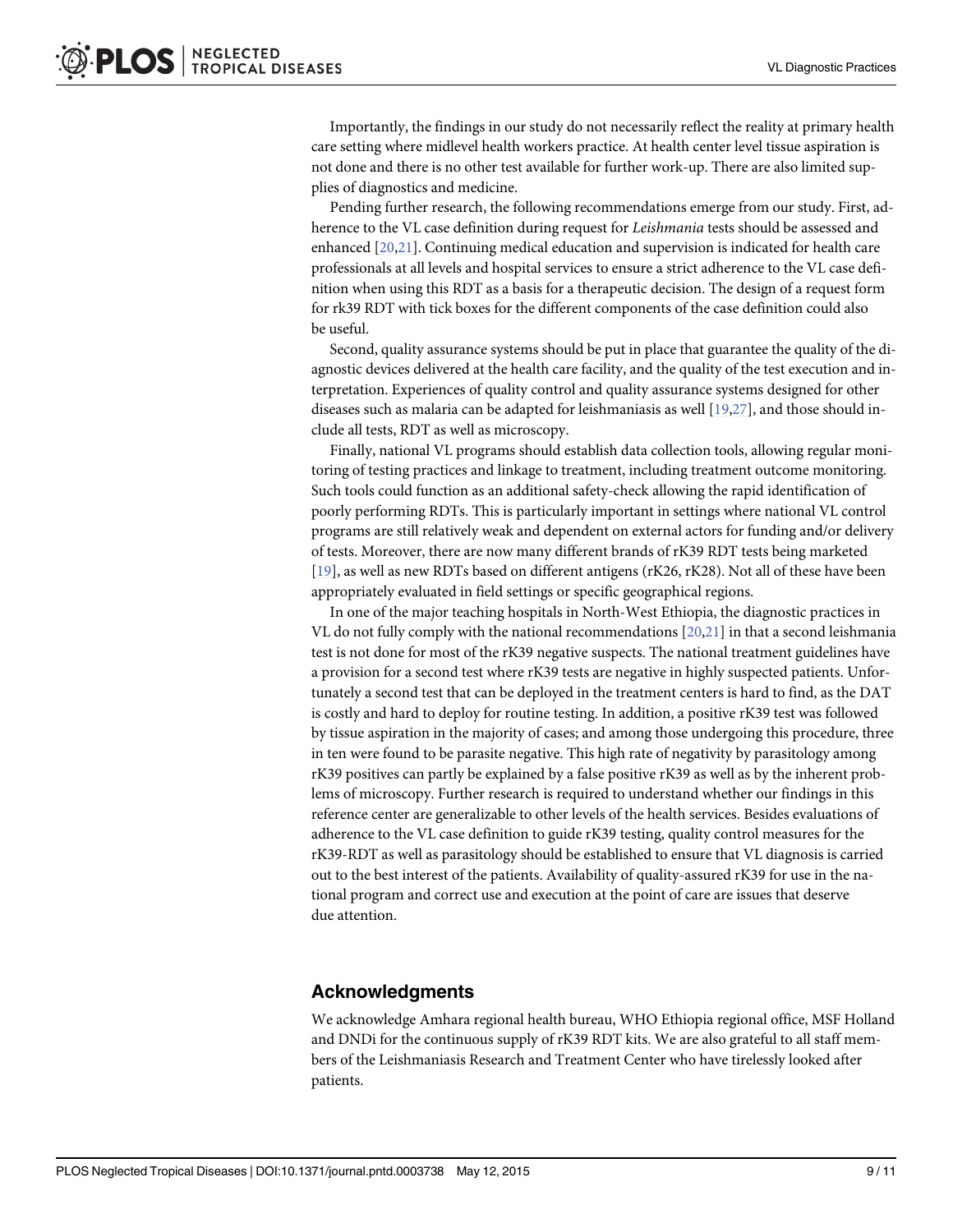# <span id="page-9-0"></span>Author Contributions

Conceived and designed the experiments: ED MA JvG. Performed the experiments: YT BM EA. Analyzed the data: ED LL AH MB JvG. Contributed reagents/materials/analysis tools: LL RK AH MB JvG. Wrote the paper: ED LL MA RM RK AH MB JvG.

#### **Reference**

- [1.](#page-1-0) van Griensven J, Diro E (2012) Visceral leishmaniasis. Infect Dis Clin North Am 26: 309–322. S0891- 5520(12)00014-1 [pii];doi: [10.1016/j.idc.2012.03.005](http://dx.doi.org/10.1016/j.idc.2012.03.005) PMID: [22632641](http://www.ncbi.nlm.nih.gov/pubmed/22632641)
- [2.](#page-1-0) Hurissa Z, Gebre-Silassie S, Hailu W, Tefera T, Lalloo DG et al. (2010) Clinical characteristics and treatment outcome of patients with visceral leishmaniasis and HIV co-infection in northwest Ethiopia. Trop Med Int Health 15: 848–855. TMI2550 [pii];doi: [10.1111/j.1365-3156.2010.02550.x](http://dx.doi.org/10.1111/j.1365-3156.2010.02550.x) PMID: [20487426](http://www.ncbi.nlm.nih.gov/pubmed/20487426)
- [3.](#page-1-0) Mengistu G, Ayele B (2007) Visceral Leishmaniasis and HIV co-infection in patients admitted to Gondar university hospital, northwest Ethiopia. Ethiopian Journal of Health Development 53–60.
- [4.](#page-1-0) Srividya G, Kulshrestha A, Singh R, Salotra P (2012) Diagnosis of visceral leishmaniasis: developments over the last decade. Parasitol Res 110: 1065–1078. doi: [10.1007/s00436-011-2680-1](http://dx.doi.org/10.1007/s00436-011-2680-1) PMID: [22065060](http://www.ncbi.nlm.nih.gov/pubmed/22065060)
- [5.](#page-1-0) Chappuis F, Rijal S, Soto A, Menten J, Boelaert M (2006) A meta-analysis of the diagnostic performance of the direct agglutination test and rK39 dipstick for visceral leishmaniasis. BMJ 333: 723. bmj.38917.503056.7C [pii];doi: [10.1136/bmj.38917.503056.7C](http://dx.doi.org/10.1136/bmj.38917.503056.7C) PMID: [16882683](http://www.ncbi.nlm.nih.gov/pubmed/16882683)
- 6. Diro E, Techane Y, Tefera T, Assefa Y, Kebede T et al. (2007) Field evaluation of FD-DAT, rK39 dipstick and KATEX (urine latex agglutination) for diagnosis of visceral leishmaniasis in northwest Ethiopia. Trans R Soc Trop Med Hyg 908–914. doi: [10.1016/j.trstmh.2007.05.002](http://dx.doi.org/10.1016/j.trstmh.2007.05.002)
- 7. Canavate C, Herrero M, Nieto J, Cruz I, Chicharro C et al. (2011) Evaluation of two rK39 dipstick tests, direct agglutination test, and indirect fluorescent antibody test for diagnosis of visceral leishmaniasis in a new epidemic site in highland Ethiopia. Am J Trop Med Hyg 84: 102–106. 84/1/102 [pii];doi: [10.4269/](http://dx.doi.org/10.4269/ajtmh.2011.10–0229) [ajtmh.2011.10](http://dx.doi.org/10.4269/ajtmh.2011.10–0229)–0229 PMID: [21212210](http://www.ncbi.nlm.nih.gov/pubmed/21212210)
- 8. Singh DP, Goyal RK, Singh RK, Sundar S, Mohapatra TM (2010) In search of an ideal test for diagnosis and prognosis of kala-azar. J Health Popul Nutr 28: 281–285. PMID: [20635639](http://www.ncbi.nlm.nih.gov/pubmed/20635639)
- 9. Rouf MA, Rahman ME, Islam MN, Islam MN, Ferdous NN et al. (2009) Sensitivity, specificity and predictive values of immunochromatographic strip test in diagnosis of childhood kala-azar. Mymensingh Med J 18: S1–S5. PMID: [19377416](http://www.ncbi.nlm.nih.gov/pubmed/19377416)
- 10. Boelaert M, El-Safi S, Hailu A, Mukhtar M, Rijal S et al. (2008) Diagnostic tests for kala-azar: a multicenter study of the freeze-dried DAT, rK39 strip test and KAtex in East Africa and the Indian subcontinent. Trans R Soc Trop Med Hyg 102: 32–40. S0035-9203(07)00287-8 [pii];doi: [10.1016/j.trstmh.](http://dx.doi.org/10.1016/j.trstmh.2007.09.003) [2007.09.003](http://dx.doi.org/10.1016/j.trstmh.2007.09.003) PMID: [17942129](http://www.ncbi.nlm.nih.gov/pubmed/17942129)
- 11. Sundar S, Singh RK, Maurya R, Kumar B, Chhabra A et al. (2006) Serological diagnosis of Indian visceral leishmaniasis: direct agglutination test versus rK39 strip test. Trans R Soc Trop Med Hyg 100: 533–537. S0035-9203(05)00330-5 [pii];doi: [10.1016/j.trstmh.2005.08.018](http://dx.doi.org/10.1016/j.trstmh.2005.08.018) PMID: [16325874](http://www.ncbi.nlm.nih.gov/pubmed/16325874)
- 12. Chappuis F, Mueller Y, Nguimfack A, Rwakimari JB, Couffignal S et al. (2005) Diagnostic accuracy of two rK39 antigen-based dipsticks and the formol gel test for rapid diagnosis of visceral leishmaniasis in northeastern Uganda. J Clin Microbiol 43: 5973–5977. 43/12/5973 [pii];doi: [10.1128/JCM.43.12.5973](http://dx.doi.org/10.1128/JCM.43.12.5973–5977.2005)– [5977.2005](http://dx.doi.org/10.1128/JCM.43.12.5973–5977.2005) PMID: [16333084](http://www.ncbi.nlm.nih.gov/pubmed/16333084)
- 13. Boelaert M, Rijal S, Regmi S, Singh R, Karki B et al. (2004) A comparative study of the effectiveness of diagnostic tests for visceral leishmaniasis. Am J Trop Med Hyg 70: 72–77. PMID: [14971701](http://www.ncbi.nlm.nih.gov/pubmed/14971701)
- 14. Chappuis F, Rijal S, Singh R, Acharya P, Karki BM et al. (2003) Prospective evaluation and comparison of the direct agglutination test and an rK39-antigen-based dipstick test for the diagnosis of suspected kala-azar in Nepal. Trop Med Int Health 8: 277–285. 1026 [pii]. PMID: [12631320](http://www.ncbi.nlm.nih.gov/pubmed/12631320)
- 15. Veeken H, Ritmeijer K, Seaman J, Davidson R (2003) Comparison of an rK39 dipstick rapid test with direct agglutination test and splenic aspiration for the diagnosis of kala-azar in Sudan. Trop Med Int Health 8: 164-167. 996 [pii]. PMID: [12581443](http://www.ncbi.nlm.nih.gov/pubmed/12581443)
- 16. Zijlstra EE, Nur Y, Desjeux P, Khalil EA, El-Hassan AM et al. (2001) Diagnosing visceral leishmaniasis with the recombinant K39 strip test: experience from the Sudan. Trop Med Int Health 6: 108–113. tmi680 [pii]. PMID: [11251906](http://www.ncbi.nlm.nih.gov/pubmed/11251906)
- [17.](#page-1-0) Boelaert M, Verdonck K, Menten J, Sunyoto T, van GJ et al. (2014) Rapid tests for the diagnosis of visceral leishmaniasis in patients with suspected disease. Cochrane Database Syst Rev 6: CD009135. doi: [10.1002/14651858.CD009135.pub2](http://dx.doi.org/10.1002/14651858.CD009135.pub2) [].